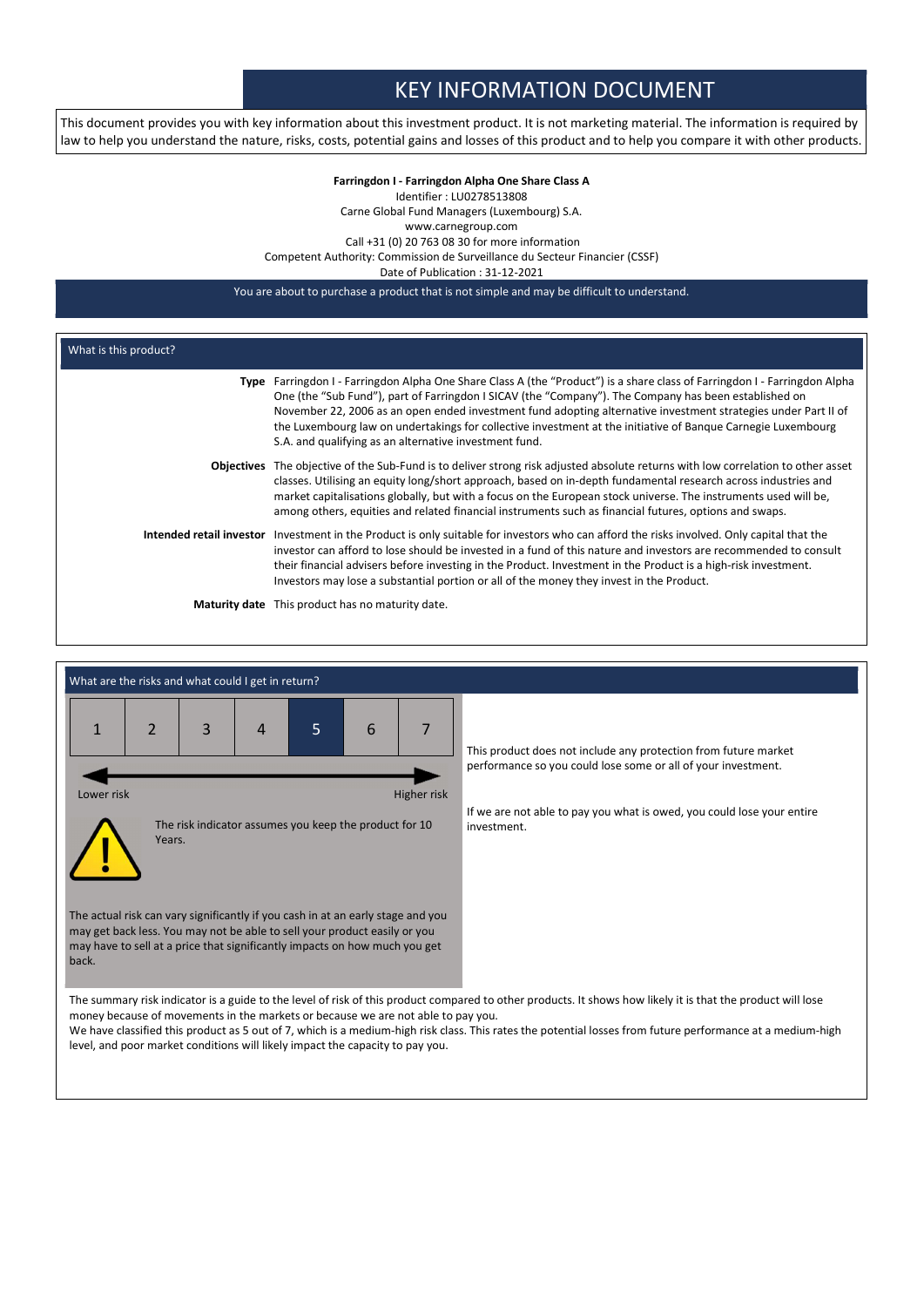| Investment EUR 10 000      |                                     |             |            |            |  |
|----------------------------|-------------------------------------|-------------|------------|------------|--|
| Scenarios                  | 1 Year                              | 5 Years     | 10 Years   |            |  |
| <b>Stress scenario</b>     | What you might get back after costs | 4 7 8 4 3 4 | 4 2 4 5 .1 | 2 7 7 2 .8 |  |
|                            | Average return each year            | $-52.16%$   | $-15.75%$  | $-12.04%$  |  |
| Unfavourable scenario      | What you might get back after costs | 8723.4      | 7955.3     | 7907.0     |  |
|                            | Average return each year            | $-12.77\%$  | $-4.47%$   | $-2.32%$   |  |
| Moderate scenario          | What you might get back after costs | 10 293.5    | 11 640.9   | 13 610.6   |  |
|                            | Average return each year            | 2.94%       | 3.09%      | 3.13%      |  |
| <b>Favourable scenario</b> | What you might get back after costs | 12 2 19.2   | 17 136.3   | 23 569.3   |  |
|                            | Average return each year            | 22.19%      | 11.37%     | 8.95%      |  |

This table shows the money you could get back over the next 10 Years, under different scenarios, assuming that you invest 10 000 EUR.

The scenarios shown illustrate how your investment could perform. You can compare them with the scenarios of other products.

The scenarios presented are an estimate of future performance based on evidence from the past on how the value of this investment varies, and are not an exact indicator. What you get will vary depending on how the market performs and how long you keep the investment/product.

The stress scenario shows what you might get back in extreme market circumstances, and it does not take into account the situation where we are not able to pay you.

Market developments in the future cannot be accurately predicted. The scenarios shown are only an indication of some of the possible outcomes based on recent returns.Actual returns could be lower.

This product cannot be easily cashed in. This means it is difficult to estimate how much you would get back if you cash in before the end of the recommended holding period.You will either be unable to cash in early or you will have to pay high costs or make a large loss if you do so.

The figures shown include all the costs of the product itself, but may not include all the costs that you pay to your advisor or distributor.

The figures do not take into account your personal tax situation, which may also affect how much you get back.

# What happens if Carne Global Fund Managers (Luxembourg) S.A. is unable to pay out?

You are exposed to the risk that the Company might be unable to fulfil its obligations towards investors e.g. in the event of insolvency. If the Company is unable to pay out, you may lose all of your investment. Your loss would not be covered by any investor compensation or guarantee scheme. A default of the PRIIP manufacturer should not have impact on the ability of the Company to fulfil its obligations.

## What are the costs?

The Reduction in Yield (RIY) shows what impact the total costs you pay will have on the investment return you might get. The total costs take into account one-off, ongoing and incidental costs.

The amounts shown here are the cumulative costs of the product itself, for three different holding periods.

They include potential early exit penalties. The figures assume you invest 10 000 EUR. The figures are estimates and may change in the future. Costs over time

The person selling you or advising you about this product may charge you other costs. If so, this person will provide you with information about these costs, and show you the impact that all costs will have on your investment over time.

| Investment EUR 10 000                 |        |       |                                                                                        |  |  |
|---------------------------------------|--------|-------|----------------------------------------------------------------------------------------|--|--|
| <b>Scenarios</b>                      |        |       | If you cash in after 1 Year If you cash in after 5 Years If you cash in after 10 Years |  |  |
| Total costs                           | 364.60 | 1823  | 3646                                                                                   |  |  |
| Impact on return (RIY) per year 3.65% |        | 3.65% | 3.65%                                                                                  |  |  |

#### Composition of costs

The table below shows the impact each year of the different types of costs on the investment return you might get at the end of the recommended holding period and the meaning of the different cost categories.

This table shows the impact on return per year

| One-off costs    | Entry costs                 | $0.00\%$ | The impact of the costs you pay when entering your<br>investment. This is the most you will pay, and you<br>could pay less.                |
|------------------|-----------------------------|----------|--------------------------------------------------------------------------------------------------------------------------------------------|
|                  | Exit costs                  | $0.00\%$ | The impact of the costs of exiting your investment<br>when it matures.                                                                     |
| Ongoing costs    | Portfolio transaction costs | 0.44%    | The impact of the costs of us buying and selling<br>underlying investments for the product.                                                |
|                  | Other ongoing costs         | 3.10%    | The impact of the costs that we take each year for<br>managing your investments.                                                           |
| Incidental costs | Performance fees            | 0.11%    | A performance fee of 20% is applicable on the<br>returns the Sub-Fund achieves above its highwater<br>mark as described in the prospectus. |
|                  | Carried interests           | $0.00\%$ | The impact of carried interests.                                                                                                           |